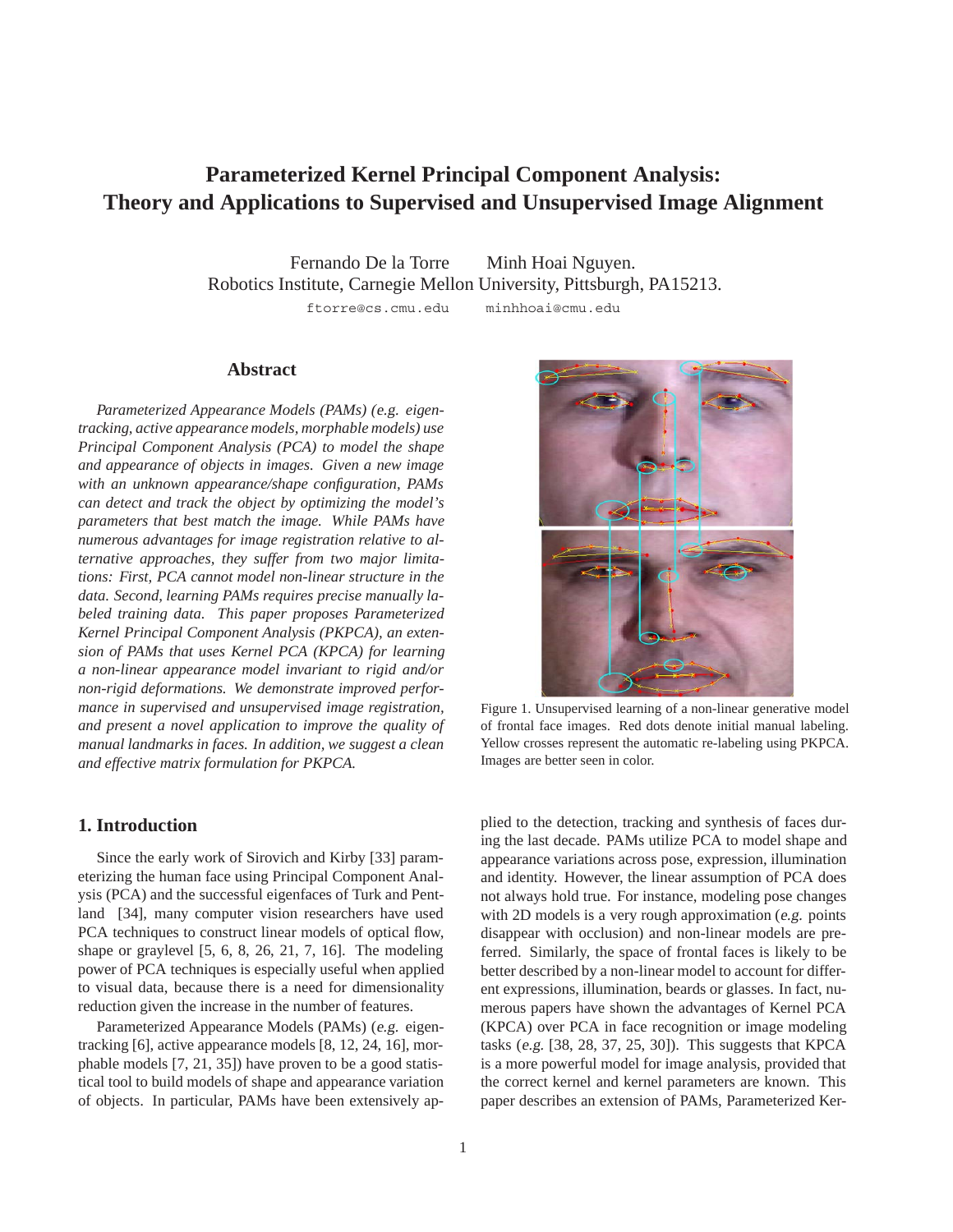nel PCA (PKPCA), a framework for learning a non-linear generative model of objects' appearance and shape in a supervised and unsupervised manner.

Fig. 1 illustrates an application of PKPCA. The red dots represents the manual labeling done by experienced labelers to build AAMs [8]. The yellow crosses are the result of re-labeling using PKPCA. PKPCA learns, in an unsupervised manner, a non-linear model of frontal faces from 600 images (starting from the red dots). As it can be observed (see blue circles), PKPCA is able to learn a more consistent labeling among subject's faces (e.g. nose, corners of the mouth, eyes). Moreover, PKPCA builds a more compact model (less eigenvectors), which is less prone to over-fitting and more computationally efficient.

The rest of this paper is organized as follows. Sec. 2 reviews previous works on image alignment with appearance models. Sec. 3 proposes an energy-based framework for learning KPCA. Sec. 4 derives PKPCA by incorporating rigid and non-rigid transformations into the KPCA formulation. Sec. 5 illustrates the benefits of our approach for rigid/non-rigid supervised and unsupervised image alignment.

# **2. Previous work**

Over the last decade, appearance models have become increasingly important in computer graphics and vision. In particular, parameterized appearance models (PAMs) have proven useful in the detection, tracking, and synthesis of human faces from video [7, 6, 5, 14, 8, 24, 11, 26, 21, 16, 35]. One of the main benefits of PAMs is its use of gradient descent methods to align images with high dimensional deformation models.

Although widely used, one of the main limitations of PAMs is its use of a linear model. Several attempts have been made to extend appearance models in order to cope with non-linearities. Cootes et al. [10] build view-based Active Appearance Models (AAMs) capable of tracking nonlinear pose changes from profile to profile by continuously switching several discrete linear appearance models. However, it remains unclear how to impose consistency of the identity parameters across multiple views. Romdhani et al. [28] use KPCA with point distribution models to model the shape out-of-plane motion. However, the KPCA is only applied to the shape, and it is not embedded into the appearance model that drives the AAM fitting. Moreover, finding the pre-image shape is an iterative procedure prone to encountering local minima. More importantly, the model is learned in a supervised manner (i.e. manual labeling). In the context of discriminative models, Avidan [1] has proposed a gradient-based method to make support vector machines invariant to translations.

Supervised image alignment [7, 6, 8, 24, 11] is well understood in the literature. By supervised alignment, we refer to an image that is registered w.r.t. a previously learned model (off-line). Learning the model in an unsupervised manner has been less explored. Frey and Jojic [14] propose a method for learning a factor analysis model invariantly to geometric transformations. The proposed method grows polynomially with the number of possible spatial transformations, and it can be computationally intensive when working with high dimensional motion models. To improve upon this problem, De la Torre and Black [11] propose parameterized component analysis, a gradient-based method that learns a PCA model invariantly to affine transformations. More recently, Miller et al. have proposed the Congealing method [23, 19] that uses an entropy measure to align images with respect to the distribution of the data. Baker et al. [2] learned an AAM invariantly to rigid and non-rigid motion. Kookinos and Yuille [22] proposed a probabilistic framework and extended previous approaches [2, 23, 11] to deal with articulated objects using a Markov Random Field (MRF) on top of the AAM.

Unlike previous works, we integrate the kernel methods in the core of the AAM framework. In particular, we develop a gradient descent algorithm for the efficiently fitting of kernel appearance models into new images. Moreover, we show how to learn the kernel appearance model in an unsupervised fashion invariantly to rigid and non-rigid transformations. Furthermore, we suggest a clean and effective matrix formulation.

## **3. Energy-based PCA methods**

Component Analysis (CA) methods (e.g. PCA, LDA, Tensor Factorization) have been successfully applied in numerous classification, clustering and dimensionality reduction tasks in the last two decades. Many CA techniques are especially appealing because they can be formulated as eigen-problems, offering great potential for efficient learning of linear and non-linear data representations without local minima. However, the eigen-formulation often obscures important aspects of the learning process such as understanding normalization factors, reducing effect of noise, dealing with missing data, and learning the kernel. In this section, we review previous work on energy-based functions for PCA using a unified matrix formulation.

# **3.1. Principal component analysis**

PCA is a statistical technique useful for dimensionality reduction, see [13, 20] for a review of applications and extensions. Let  $D = [\mathbf{d}_1 \ \mathbf{d}_2 \ ... \ \mathbf{d}_n]$  be a matrix  $D \in \mathbb{R}^{d \times n}$ , see notation<sup>1</sup>, where each column  $\mathbf{d}_i$  is a data sample,

<sup>&</sup>lt;sup>1</sup>Bold capital letters denote a matrix **D**, bold lower-case letters a column vector **d**. **d**<sub>j</sub> represents the  $j<sup>th</sup>$  column of the matrix **D**.  $d_{ij}$  denotes the scalar in the row  $i$  and column  $j$  of the matrix  $D$  and the scalar  $i$ -th element of a column vector  $\mathbf{d}_i$ . All non-bold letters represent scalar vari-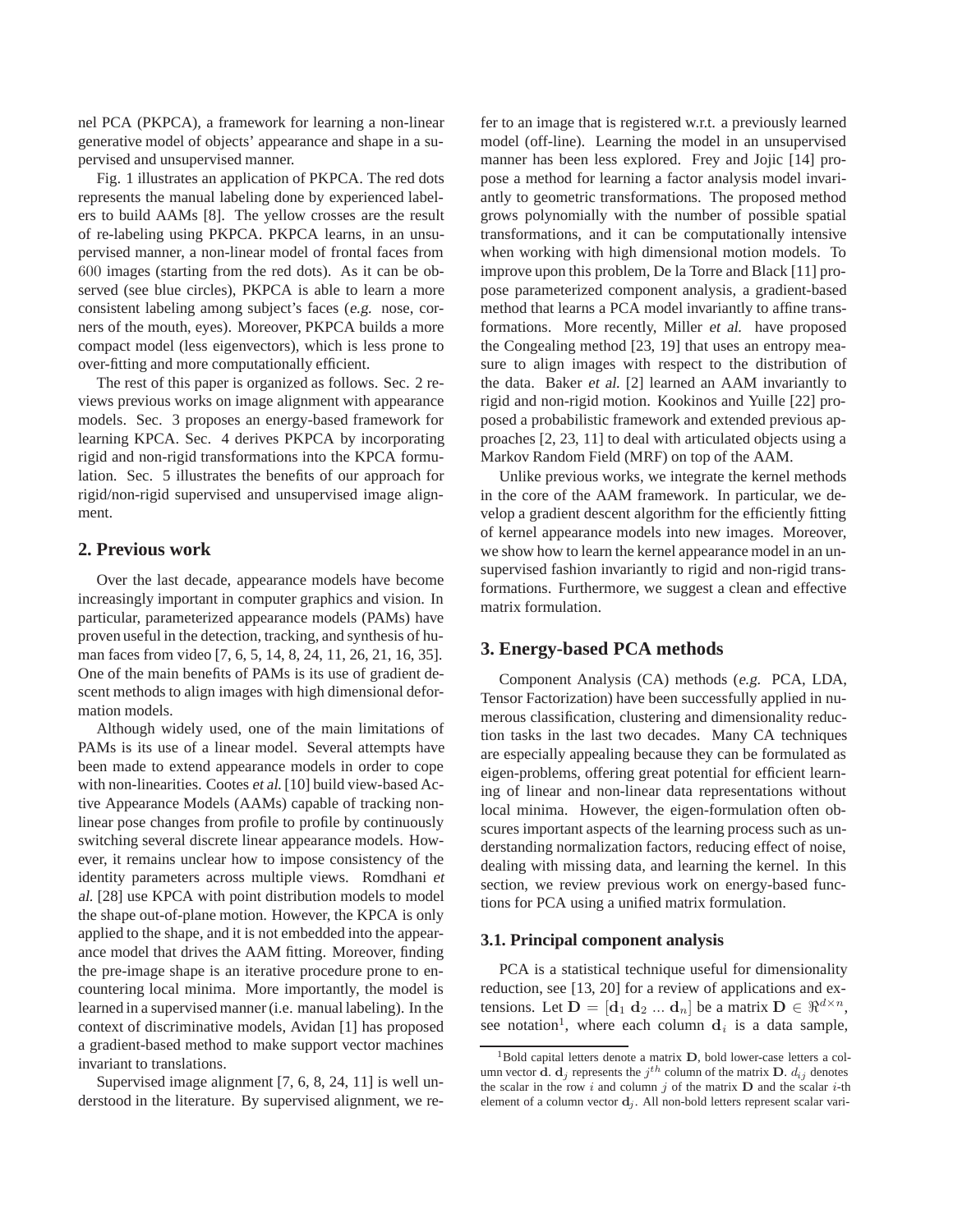*n* is the number of training samples, and *d* is the number of features (pixels). The principal components maxi- $\lim_{n \to \infty} \sum_{i=1}^{n} ||\mathbf{B}^{T} \mathbf{d}_{i}||_{2}^{2} = ||\mathbf{B}^{T} \Sigma \mathbf{B}||_{F}$ , with the constraint  $\mathbf{B}^T \mathbf{B} = \mathbf{I}$ , and where  $\Sigma = \mathbf{D} \mathbf{D}^T = \sum_i \mathbf{d}_i \mathbf{d}_i^T$  is the covariance matrix (assuming zero mean). The columns of  $\mathbf{B} \in \mathbb{R}^{d \times k}$  (principal components) form an orthonormal basis that spans the principal subspace of the data **D**. If the effective rank of **D** is much less than *d*, we can approximate the column space of **D** with  $k \ll d$  principal components. The data  $\mathbf{d}_i$  can be approximated as a linear combination of the principal components as  $\mathbf{d}_i^{rec} = \mathbf{B} \mathbf{B}^T \mathbf{d}_i$ where  $\mathbf{c}_i = \mathbf{B}^T \mathbf{d}_i$  are the linear coefficients obtained by projecting the training data onto the principal subspace; that is,  $\mathbf{C} = \mathbf{B}^T \mathbf{D} \in \mathbb{R}^{k \times n}$ .

The optimal **B** can be computed as the leading eigenvectors of  $DD<sup>T</sup>$  [20]. In cases where  $d \gg n$ , it will be more convenient to compute the eigenvectors of  $\mathbf{D}^T \mathbf{D}$  that are related to the eigenvectors of  $DD<sup>T</sup>$ . However, for large data sets of high dimensional data, formulating PCA as an error function [27] and applying numerical optimization algorithms is a more efficient procedure (in both space and time) to compute **B**. Moreover, error functions provide an easier interpretation and generalization. Several error functions exist of which stationary points are solutions of PCA (i.e. the subspace is the same as PCA). Among them, the most appealing one is formulated as [3, 32]:

$$
E_1(B, C) = \sum_{i=1}^{n} ||\mathbf{d}_i - \mathbf{B} \mathbf{c}_i||_2^2 = ||\mathbf{D} - \mathbf{B} C||_F \qquad (1)
$$

A common approach to optimize eq. 1 alternates between solving for **B** while **C** is fixed and vice versa. This technique is commonly known as Alternated Least Squares (ALS) or Criss-Cross Regression.

## **3.2. Kernel PCA**

KPCA [29, 31] is a popular generalization of PCA that allows non-linear feature extraction. KPCA maps the data to a (usually) higher dimensional space, where the data can be linearly modeled (assuming the correct mapping is found). There is no need to explicitly define the mapping using the "kernel trick". KPCA uses a kernel function that implicitly defines the non-linear mapping.

Consider a lifting of the original points to a higher dimensional space  $\mathbf{\Gamma} = [\phi(\mathbf{d}_1) \phi(\mathbf{d}_2) \cdots \phi(\mathbf{d}_n)]$  where  $\phi$ defines the mapping. The kernelized version of eq. 1 can be written as:

$$
E_2(\mathbf{B}, \mathbf{C}) = ||\mathbf{\Gamma} - \mathbf{B}\mathbf{C}||_F
$$
 (2)

Computing the optimal  $\mathbf{B} = \mathbf{\Gamma} \mathbf{C}^T (\mathbf{C} \mathbf{C}^T)^{-1}$  and substituting this value into eq. 2, it can be shown that:

$$
E_2(\mathbf{C}) \propto -tr(\mathbf{CKC}^T(\mathbf{CC}^T)^{-1})
$$
 (3)

where  $\mathbf{K} = \mathbf{\Gamma}^T \mathbf{\Gamma} \in \mathbb{R}^{n \times n}$  is the standard kernel matrix. Each element  $k_{ij}$  of **K** represents the similarity between two samples by means of a kernel function (e.g. Gaussian Radial Basis Function, polynomial). Optimizing  $E_2$  w.r.t. **C** can be achieved by computing the leading eigenvectors of **K** (**C** is the transpose of the eigenvector matrix). After the diagonalization,  $\mathbf{C}\mathbf{K}\mathbf{C}^T = \mathbf{\Lambda}$  and  $\mathbf{C}\mathbf{C}^T = \mathbf{I}_k$ . The computational cost of the eigen-decomposition is  $O(n^3)$ (no sparsity is assumed), where  $n$  is the number of samples. In KPCA, it is (usually) not convenient to compute the eigenvectors of  $\Gamma\Gamma^T$  since the dimension of the matrix can be very high dimensional (including infinity).

For large amounts of data (large *n*), an iterative approach to computing KPCA is computationally more efficient. Recall that **B** can be expressed as linear combination of the mapped original data **Γ**. That is,  $\mathbf{B} = \mathbf{\Gamma}\alpha$ . Substituting this expression into eq. 2 results in:

$$
E_3(\alpha, \mathbf{C}) = ||\mathbf{\Gamma}(\mathbf{I}_n - \alpha \mathbf{C})||_F
$$
 (4)

Assuming that **K** is invertible, similarly to iterative PCA, we can alternate between computing  $\alpha$  and C as:

$$
\alpha = \mathbf{C}^T (\mathbf{C}\mathbf{C}^T)^{-1} \& \mathbf{C} = (\alpha^T \mathbf{K}\alpha)^{-1} \alpha^T \mathbf{K}
$$
 (5)

The computational cost of each iteration is  $O(n^2k)$ .

## **4. Parameterized KPCA**

Previous section has related the KPCA learning problem to an alternate optimization and made use of the "kernel trick" for effective optimization. This section demonstrates how to parameterize KPCA to compensate for rigid and non-rigid motion. In particular, we show how to register a new image w.r.t. a previously learned KPCA model (supervised), and how to learn the KPCA model invariantly to non-rigid geometric transformations (unsupervised).

#### **4.1. Supervised registration with PKPCA**

This section extends previous work on Eigentracking [6], AAMs [8] and morphable models [7, 21]) by incorporating KPCA into the formulation.

#### **4.1.1 Rigid motion**

We parameterize the image  $d(f(x, a)) \in \mathbb{R}^{d \times 1}$  with a rigid geometric transformation  $f(x, a)$  [6, 8, 21]. In the case of an affine transformation,  $f(x, a) = \begin{pmatrix} a_1 \\ a_2 \end{pmatrix}$  $+$  $\int_{a_3}^{b_4} a_4$  $a_5 \quad a_6$  $\bigwedge x$  $\hat{y}$ where  $\mathbf{a} = (a_1, a_2, a_3, a_4, a_5, a_6)$  are

ables. *diag* is an operator that transforms a vector to a diagonal matrix or takes the diagonal of the matrix into a vector.  $\mathbf{1}_k \in \mathbb{R}^{k \times 1}$  is a vector of ones.  $\mathbf{I}_k \in \mathbb{R}^{k \times k}$  is the identity matrix.  $tr(\mathbf{A}) = \sum_i a_{ii}$  is the trace of the matrix **A** and  $|\mathbf{A}|$  denotes the determinant.  $||\mathbf{A}||_F = tr(\mathbf{A}^T \mathbf{A}) =$  $tr(AA^T)$  designates the Frobenius norm of matrix  $\overrightarrow{A}$ .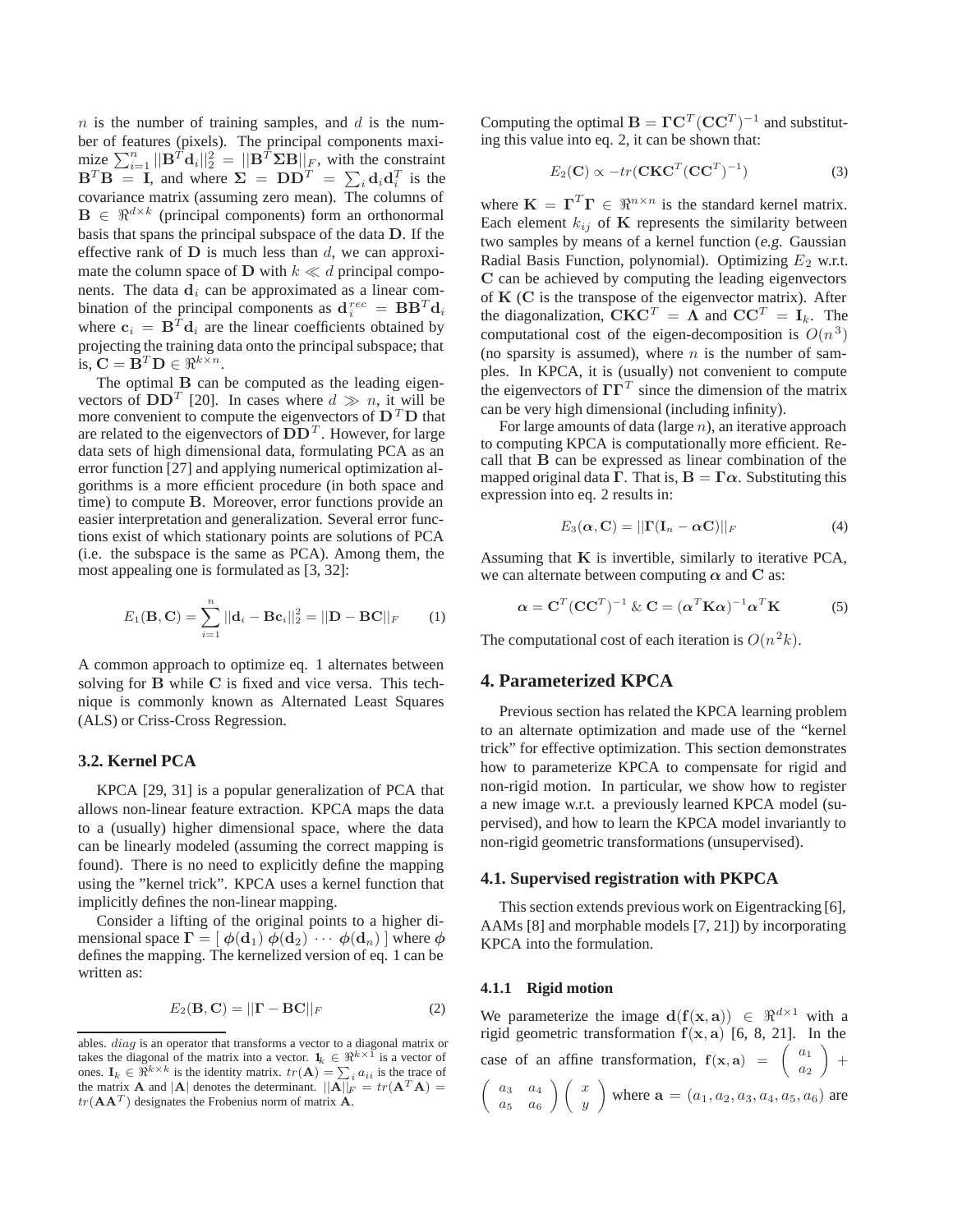the affine parameters and  $\mathbf{x} = (x_1, y_1, \dots, x_n, y_n)$  is a vector containing the coordinates of the pixels of a given image region. Once the image has been parameterized, the supervised alignment problem can be defined as recovering the motion parameters **a** that align the image w.r.t the kernel subspace, that is, minimizing:

$$
E_4(\mathbf{c}_n, \mathbf{a}) = ||\phi\big(\mathbf{d}(\mathbf{f}(\mathbf{x}, \mathbf{a}))\big) - \mathbf{B}\mathbf{c}_n||_2^2 \tag{6}
$$

Using the fact that  $\mathbf{B}^T \mathbf{B} = \mathbf{\Lambda}$ , and defining  $k(\mathbf{x}, \mathbf{y})$  as the kernel function,  $E_4$  can be rewritten as:

$$
E_4(\mathbf{a}) = k(\mathbf{d}(\mathbf{f}(\mathbf{x}, \mathbf{a}), \mathbf{d}(\mathbf{f}(\mathbf{x}, \mathbf{a})) - \phi(\mathbf{d}(\mathbf{f}(\mathbf{x}, \mathbf{a})))^T \mathbf{\Gamma} \mathbf{C}^T \mathbf{\Lambda}^{-1} \mathbf{C} \mathbf{\Gamma}^T \phi(\mathbf{d}(\mathbf{f}(\mathbf{x}, \mathbf{a})))
$$
(7)

In eq. 7, we have marginalized the parameter  $c_n$  from the optimization process. However, the minimization problem remains highly non-linear. Recall that **C** is the matrix containing the eigenvectors of the kernel matrix, **K**, learned in the training process. To optimize over the motion parameters, **a**, we use a Gauss-Newton [4, 6] descent scheme with closed-form increments as in [11]. Following previous work in optical flow and appearance tracking [4, 6, 8, 11], we expand the image changes using Taylor series. **a**<sup>0</sup> is the initial motion estimation of rigid parameters and **Δa** is the motion increment.

$$
\mathbf{d}(\mathbf{f}(\mathbf{x}, \mathbf{a}^0 + \Delta \mathbf{a})) = \mathbf{d}(\mathbf{f}(\mathbf{x}, \mathbf{a}^0)) + \mathbf{J}_\mathbf{a}(\mathbf{a}^0) \Delta \mathbf{a} + h.o.t. \quad (8)
$$

*h.o.t.* denotes higher order terms of the expansion.  $J_{\bf{a}}({\bf{a}}^{0}) = \begin{bmatrix} \frac{\partial d({\bf{f}}({\bf{x}},{\bf{a}}^{0}))}{\partial a_{1}} & \cdots & \frac{\partial d({\bf{f}}({\bf{x}},{\bf{a}}^{0}))}{\partial a_{6}} \end{bmatrix}$  is the Jacobian matrix evaluated at **a**<sup>0</sup>. To optimize over **a** in the case of the RBF Gauassian kernel, we use a fixed-point updating. *E*<sup>4</sup> can be rewritten as:

$$
E_4(\mathbf{a}) \propto -\mathbf{r}^T \mathbf{M} \mathbf{r}
$$
  
with  $\mathbf{M} = \mathbf{C}^T \mathbf{\Lambda}^{-1} \mathbf{C} \& r_i = e^{-\gamma ||\mathbf{p}_i + \mathbf{J} \mathbf{\Delta} \mathbf{a}||_2^2} \forall i$  (9)

After differentiating  $E_4$  w.r.t.  $\Delta a$  and setting it to zero, eq. 7 can be updated as:

$$
\frac{\partial E_4}{\partial \Delta \mathbf{a}} = \sum_{ij} w_{ij} (4\mathbf{J}^T \mathbf{J} \Delta \mathbf{a} + 2\mathbf{J}^T \mathbf{p}_i + 2\mathbf{J}^T \mathbf{p}_j) = 0
$$
  
\n
$$
\mathbf{p}_i = \mathbf{d}(\mathbf{f}(\mathbf{x}, \mathbf{a}^0)) - \mathbf{d}_i, \quad w_{ij} \approx m_{ij} e^{-\gamma ||\mathbf{p}_i||_2^2 - \gamma ||\mathbf{p}_j||_2^2}
$$
  
\n
$$
\Delta \mathbf{a} = -(\sum_{ij} 2w_{ij} \mathbf{J}^T \mathbf{J})^{-1} \mathbf{J}^T \sum_{ij} w_{ij} (\mathbf{p}_i + \mathbf{p}_j)
$$
  
\n
$$
= -\frac{1}{\mathbf{I}_n^T \mathbf{W} \mathbf{1}_n} (\mathbf{J}^T \mathbf{J})^{-1} \mathbf{J}^T \mathbf{P} \mathbf{W} \mathbf{1}_n
$$
 (10)

#### **4.1.2 Non-rigid motion**

In the previous section, we have parameterized the data with a rigid transformation. In many situations, however, it is interesting to recover non-rigid motion (e.g. modeling facial expression). In this section, we propose an extension of section 4.1.1 that takes into account non-rigid motion.

A simple way to incorporate non-rigid motion is to change the definition of **f**. Consider  $f(B^s c^s, a)$  =  $f(\sum_{i=1}^{k} c_i^s \mathbf{b}_i^S, \mathbf{a})$ , where  $\mathbf{B}^s$  is a non-rigid shape model learned by computing PCA on a set of registered shapes [9]. **c**<sup>s</sup> represent the non-rigid parameters, and **a** denote the rigid parameters. In this case,  $f(B^s c^s, a)$  will model rigid and non-rigid motion. Aligning a new image w.r.t. the non-rigid model is done minimizing:

$$
E_5(\mathbf{a}, \mathbf{c}_n, \mathbf{c}_s) = ||\phi(\mathbf{d}(\mathbf{f}(\mathbf{B}^s \mathbf{c}_s, \mathbf{a}))) - \mathbf{B}\mathbf{c}_n||_2^2
$$
  
=k( $\mathbf{d}(\mathbf{f}(\mathbf{B}^s \mathbf{c}_s, \mathbf{a}))$ ,  $\mathbf{d}(\mathbf{f}(\mathbf{B}^s \mathbf{c}_s, \mathbf{a}))$ ) – (11)  
 $\phi(\mathbf{d}(\mathbf{f}(\mathbf{B}^s \mathbf{c}_s, \mathbf{a})))^T \mathbf{TC}^T \mathbf{\Lambda}^{-1} \mathbf{C}\mathbf{\Gamma}^T \phi(\mathbf{d}(\mathbf{f}(\mathbf{B}^s \mathbf{c}_s, \mathbf{a})))$ 

Similar to the rigid case, we make a first order approxima- $\text{tion of: } \mathbf{d}\left(\mathbf{f}(\mathbf{B}^s(\mathbf{c}_s+\mathbf{\Delta c}_s),\mathbf{a}+\mathbf{\Delta a})\right) = \mathbf{d}(\mathbf{f}(\mathbf{B}^s\mathbf{c}_s^0,\mathbf{a}^0))+\mathbf{a}(\mathbf{f}(\mathbf{B}^s\mathbf{c}_s^0,\mathbf{a}^0)).$  $\mathbf{J}_s(\mathbf{c}_s^0, \mathbf{a}^0) \Delta s + h.o.t.,$  where  $\mathbf{s} = [\mathbf{a} \ \mathbf{c}_s]$ . The updates are equivalent to the rigid motion case of eq. (10); the difference is the use of a different Jacobian  $J_s = \frac{\partial d(f(B^s c_s^0, a^0))}{\partial s}$ . We omit the expressions in the interest of space.

## **4.2. Unsupervised registration with KPCA**

In Sec 3.2, the KPCA has been learned off-line from a set of manually labeled or segmented images. The KPCA was used in section 4.1 for supervised alignment. However, manually labeling images is often time consuming and error prone. This section extends previous expressions (Eq. 7 and Eq. 6) to learn the KPCA model in an unsupervised manner.

Learning KPCA invariantly to rigid and non-rigid geometric transformations requires learning  $\mathbf{B}$  and  $\mathbf{B}^s$ . The unsupervised alignment problem minimizes:

$$
E_6(\mathbf{A}, \mathbf{C}^a, \mathbf{C}^s, \mathbf{B}, \mathbf{B}^s) = \sum_{i=1}^n ||\phi(\mathbf{d}_i(\mathbf{f}(\mathbf{B}^s \mathbf{c}_i^s, \mathbf{a}_i))) - \mathbf{B} \mathbf{c}_i^a||_2^2
$$
  
subject to 
$$
\mathbf{B}^T \mathbf{B} = \mathbf{\Lambda}, \& \mathbf{B}^{sT} \mathbf{B}^s = \mathbf{I}_s
$$
 (12)

w.r.t. to the rigid motion parameters  $A = [\mathbf{a}_1 \cdots \mathbf{a}_n],$ the appearance coefficients  $\mathbf{C}^a = [\mathbf{c}_1^a \cdots \mathbf{c}_n^a]$ , the shape coefficients  $\mathbf{C}^s$ , the shape bases  $\mathbf{B}^s$ , and appearance bases **B**. The algorithm alternates between two steps: the first step, registers each of the images w.r.t. to an initial model by computing  $A$  and  $C^s$ , while  $C^a$  is marginalized. The second step recomputes the matrix  $\mathbf{C}^a$  (eigenvectors of **K**) and  $\mathbf{B}^s$  using the new aligned landmarks. The  $\mathbf{B}^s$  matrix contains the modes of shape variation that preserve *x*% of shape energy (typically 90%), after performing procrustes in the shape landmarks. After the first iteration, we add additional modes in  $\mathbf{B}^s$  to allow translational movement of some of the landmarks, otherwise  $B<sup>s</sup>$  would be the same at each iteration.

## **5. Experiments**

In this section, we report experimental results for supervised and unsupervised image registration, and compare the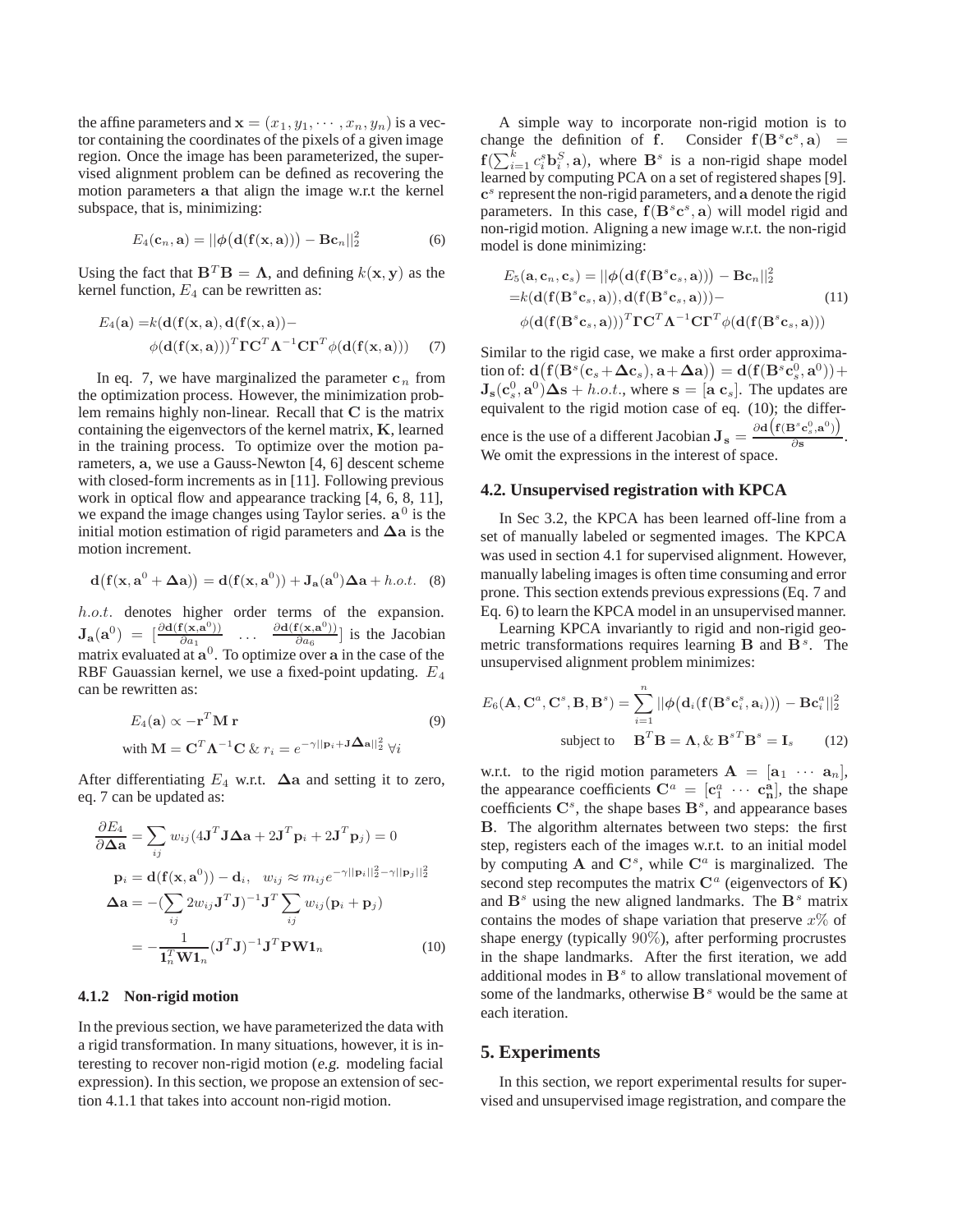results to previous methods for rigid appearance registration (Eigentracking [6]) , non-rigid registration (AAMs [8]), and unsupervised registration (Congealing [23]).

# **5.1. Supervised alignment**

This section highlights the benefits of registering with KPCA rather than linear PCA for rigid (i.e. [6]) and rigid/non-rigid (i.e. [8]) motion models.

#### **5.1.1 Rigid appearance registration**

Many recognition algorithms operate on the basis that the object to be recognized is seen in a canonical pose. In this experiment, we show how to register an object with respect to a generic model that contains all possible classes. Since the classes are very diverse, it is unlikely that a linear assumption will hold.

We selected 48 objects from the Amsterdam Library of Object Images database [15]. Each object is recorded under 8 different illumination conditions and the image size is  $72\times96$ . Some examples of objects are given in fig. 2.



Figure 2. Some images from the ALOI database

For each object, seven images were selected for training and the last one was used for testing. We shifted the test image five pixels horizontally and five pixels vertically. Using an affine transformation as rigid motion, we tried to recover the translation using Eigentracking (PCA) [6] and supervised PKPCA (rigid). We retained 70% of the energy for both methods, which was the best setting for both. Fig. 3 plots the errors for each of the 48 images. The error is the difference between the recovered translation and the initial perturbation, *i.e.*  $|t_x - 5| + |t_y - 5|$ . As shown in fig. 3, PKPCA allows for more accurate registration starting from the same initial configuration. At first, this result seems to be counter intuitive because images of the same object at different illuminations often form a linear subspace (assuming Lambertian surfaces). However two noteworthy factors exist: First, the linearity assumption breaks down when combining images of different objects. Second, the object surfaces are not Lambertian and there are shadow effects. In this experiment, we have used the RBF Gaussian kernel for KPCA. Fig. 3 shows the reconstruction error, PKPCA achieves better reconstruction and alignment.



Figure 3. Top: error versus testing images. Bottom: left) original image, center) PCA reconstruction, right) KPCA reconstruction

## **5.1.2 Registering faces with PKPCA**

Accurate alignment of faces is a very important step in applications such as facial expression analysis or face recognition. AAMs and MMs [8, 12, 16, 24, 35] are state-of-the-art algorithms for face alignment. In this section, we compare PKPCA and AAMs for non-rigid alignment on the CMU Multi-PIE database [18].

We randomly select 700 face images  $(120 \times 160)$  containing 5 different expressions: smile, disgust, surprise, scream and squint (roughly 140 images each). All images are frontal and are taken under the same illumination conditions. Each face is manually labeled with 68 landmarks as shown in fig. 4a. A PCA model of shape is built retaining 80% of the energy [8, 12, 24]. The total number of parameters to recover is 12, six for affine transformation and another six for shape variation. For appearance modeling, we extract the intensity values of pixels inside the rectangular patches around the landmarks as in [12]. Figure 4b shows an example of patches for landmarks around the mouth area. Both PKPCA and linear PCA alignment systems are trained by retaining 80% of the energy. We use 100 testing images



Figure 4. (a) example of landmarks associated with each face, (b) patches for appearance modeling, (c) example of shape distortion

and randomly perturb the affine and non-rigid transformation with increasing power. Figure 4.c shows an example of such perturbation. The correct landmarks are marked in cyan (circles), while the transformed shape is shown in yel-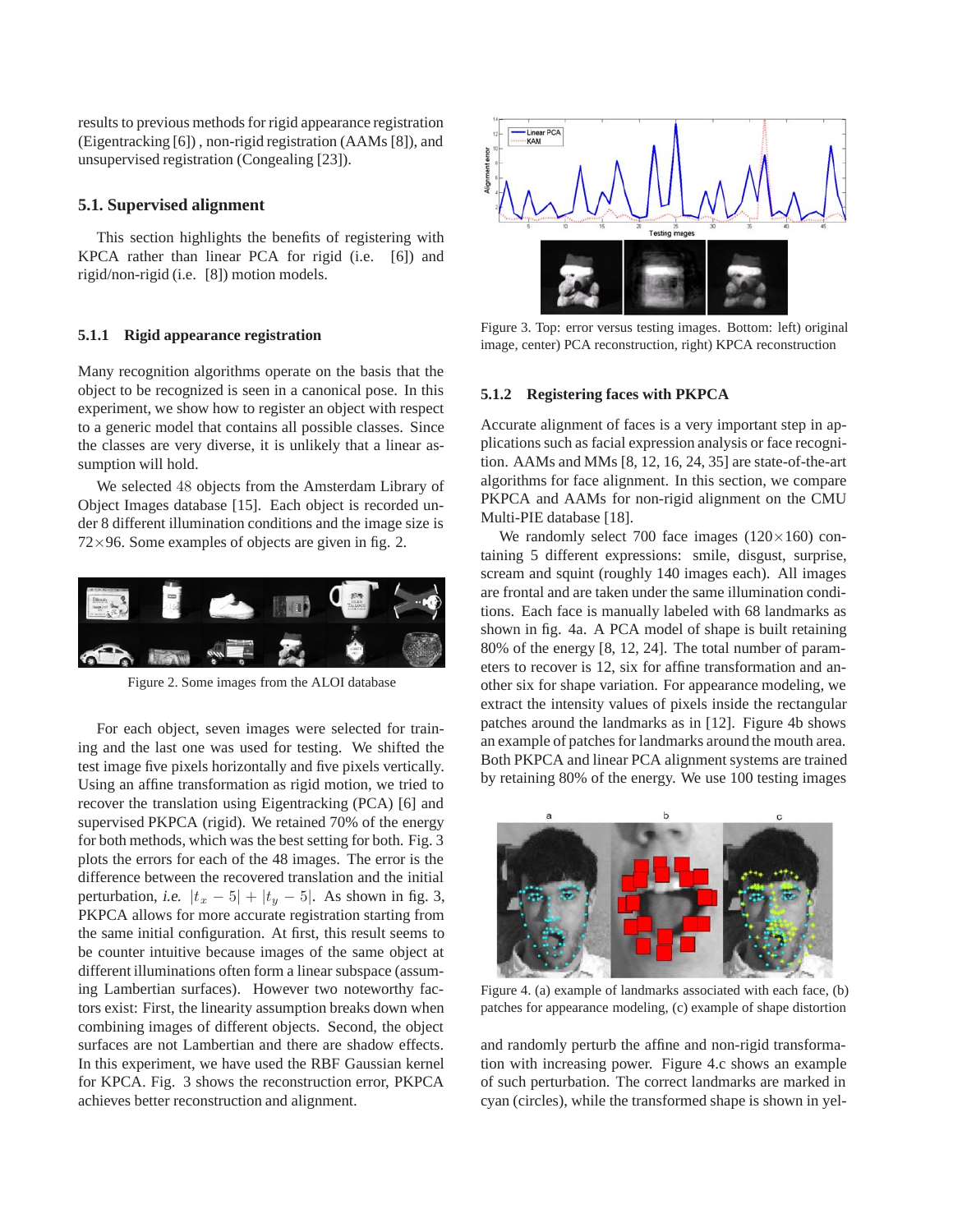low (stars). Note that none of the subjects in the testing images are in the training set. For each testing image, we record the sum of absolute differences between the ground truth landmarks and the recovered ones. Fig. 5 shows the average and standard deviation of the alignment error as a function of the amount of perturbation. As can be observed, PKPCA provides better alignment in comparison with linear PCA, for the same percentage of energy preserved in the models. The difference is especially significant for large amounts of perturbation.



Figure 5. Aligment error versus amount of perturbation.

#### **5.2. Unsupervised alignment**

This section shows the benefits of unsupervised alignment in two data sets, the USPS dataset and Multi-PIE [18].

## **5.2.1 USPS data set**

Fig. 6 shows the results of jointly registering and learning the model for the USPS data set. We randomly select a set **S** of 100 images ( $16\times16$ ) of ten hand-written digits from the USPS dataset (fig. 6.a). Figure 6.b shows **S** after 5 iterations. The energy amounts preserved by KPCA at iterations 1, 2, 3, 4 and 5 are 70%, 72.5%, 75%, 77.5%, and 80% respectively. The initial set **S** requires 33 principal components to preserve 80% of the energy. After jointly aligning the data and computing PKPCA, only 6 eigen-bases are needed to preserve 80% of the energy. This indicates that after convergence, we obtain a more compact model, likely to have better generalization properties.

For comparison purposes, we also perform unsupervised alignment using the Congealing method [23]. To avoid warping outside image boundaries, we pad the images with 15-pixel white borders on each side. The experiment is done using the code provided by the author  $2$  for affine transformation with 80 iterations. The result is given in Fig. 6c. As can be seen, our method produces better visual results. Moreover, the number of bases to encode data after alignment (using PCA with 80% energy) is 14, twice as many as our method (6). In the experiments reported by [23], the authors jointly aligned samples of the same number, achieving better alignment results than the ones in fig. 6.c. Furthermore, our method is more computationally efficient. Employing a Pentium 4 3Ghz runningWindows XP our method takes 25s, while the Congealing method takes 305s.

## **5.3. Improving face labeling**

This section shows an application of PKPCA to improve upon manual labeling of landmarks in faces. Previous work of Walker et al. [36] has addressed this important problem by finding correspondences among salient points in images. Recently [19] proposed an extension of Congealing methods to align faces with rigid transformations. In this section, we demonstrate how to extend previous work in order to align facial features of people's faces using PKPCA.

We selected  $920$  frontal face images with neutral expression and direct illumination (see fig. 1) from the CMU Multi-PIE database [18]. We use 600 face images to learn a KPCA model of appearance, **C** (eq. 3), around 66 landmarks and a linear model of shape,  $B<sup>s</sup>$ . We perform PCA on the shape, since it has been previously shown that a linear model provides good generalization across identities and expressions; whereas, a linear model does not generalize well for appearance [17]. The algorithm starts with the manually labeled landmarks red dots in fig.(7). Different images have been labeled by different people.  $\mathbf{B}^s$  is obtained by computing PCA on the landmarks and preserving 95% of the energy. An a additional translational basis (*x* and *y* directions) is added for the landmarks in the eyes, brows and corners of the mouth. These extra basis will allow compensation for more accurate positioning of the landmarks outside the shape model. The KPCA model (**C**) is computed by performing KPCA on patches of  $22 \times 22$  pixels around the landmark locations [12], and preserving 90% of the energy. Once the initial model is built, the algorithm alternates between two steps until convergence: (i) align all images w.r.t. the KPCA model, (ii) Recompute the KPCA model so it minimizes Eq. 12.

We let the algorithm run for 10 iterations. At each iteration the number of eigenvectors decreases, since the data is better aligned, and hence more compactly encoded. The amount of eigenvectors for those ten iterations is: 139*,* 106*,* 97*,* 93*,* 91*,* 89*,* 88*,* 87*,* 86*,* 85*,* 85. As we can see at the end of the convergence, the KPCA is more compact (41% less eigenvectors that the initial configuration). Furthermore, the landmarks are placed more consistently across people's features. Fig. 7 shows some examples of landmarks before and after learning KPCA. The yellow crosses correspond to the placement of the landmarks after learning the model invariantly to non-rigid deformations. The red dots represent the initial manual labeling. As we can see, PKPCA is able to achieve a more consistent label-

<sup>2</sup>*http* : *//www.cs.umass.edu/* <sup>∼</sup> *elm/congealing/*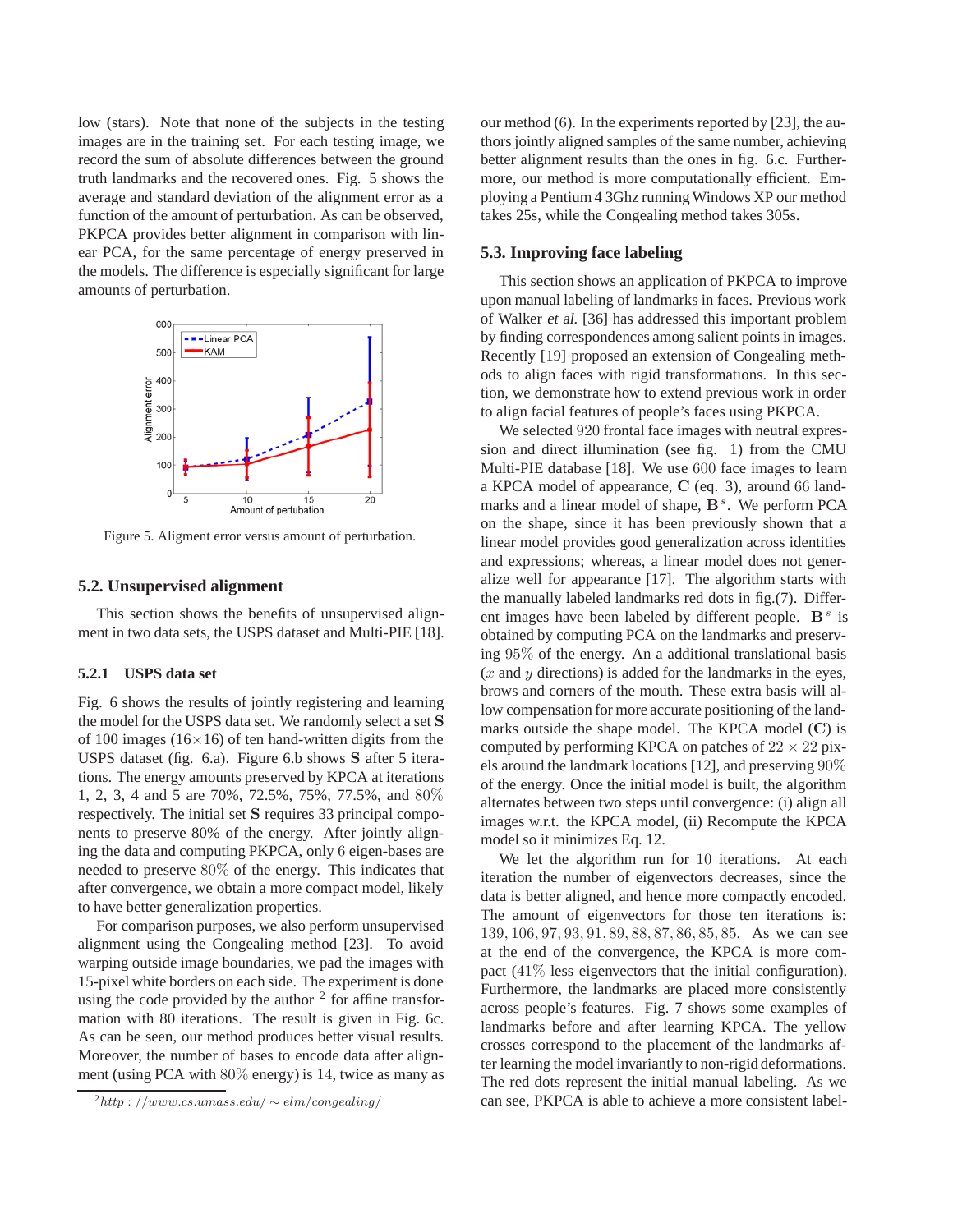$\mathsf a$  b c ႜႜႜႜႜႜၜၜၜၜၜ 00000 86

Figure 6. Joint alignment of handwritten digits, (a) original digits from USPS dataset, (b) result of PKPCA, (c) result of Congealing method.

ing across subjects' features (e.g. nose, eyes).

Since the PKPCA model has fewer parameters, it is likely to be less prone to over-fitting in new testing data. To test the fitting capabilities of the new model, we took 320 testing subjects from the CMU Multi-pie database [18]. We start from the mean shape and let the PKPCA algorithm converge. The error and standard deviation for the initial model is  $3.73 \pm 3.8$  pixels and PKPCA  $3.42 \pm 3.1$ . The difference is not statistically significant in this dataset, but recall that the PKPCA model uses 41% fewer number of eigenvectors.

# **6. Conclusion**

In this paper, we have extended KPCA by incorporating geometric transformations into the formulation, and a gradient descent algorithm has been proposed for fast alignment. Furthermore, we show how to learn this model in an unsupervised manner. Preliminary experiments show the benefits of our approach in comparison with traditional linear PCA models to register both rigid and non-rigid motion.

**Acknowledgments** This work was partially supported by National Institute of Justice award 2005-IJ-CX-K067 and National Institute of Health Grant R01 MH 051435.

# **References**

- [1] S. Avidan. Support vector tracking. In *Conference on Computer Vision and Pattern Recognition*, 2001.
- [2] S. Baker, I. Matthews, and J. Schneider. Automatic construction of active appearance models as an image coding problem. *IEEE Transactions on Pattern Analysis and Machine Intelligence*, 26(10):1380 – 1384, October 2004.
- [3] P. Baldi and K. Hornik. Neural networks and principal component analysis: Learning from examples without local minima. *Neural Networks*, 2:53–58, 1989.
- [4] J. R. Bergen, P. Anandan, K. J. Hanna, and R. Hingorani. Hierarchical model-based motion estimation. *European Conference on Computer Vision*, 1992.
- [5] M. J. Black, D. J. Fleet, and Y. Yacoob. Robustly estimating changes in image appearance. *Computer Vision and Image Understanding*, 78(1):8–31, 2000.
- [6] M. J. Black and A. D. Jepson. Eigentracking: Robust matching and tracking of objects using view-based representation. *International Journal of Computer Vision*, 26(1):63– 84, 1998.
- [7] V. Blanz and T. Vetter. A morphable model for the synthesis of 3d faces. In *SIGGRAPH*, 1999.
- [8] T. Cootes, G. Edwards, and C. Taylor. Active appearance models. *PAMI*, 23(6):681–685, 2001.
- [9] T. Cootes and C. Taylor. Statistical models of appearance for computer vision. In *Tech. report, Univ. of Manchester*, 2001.
- [10] T. Cootes, K. Walker, and C. Taylor. View-based active appearance models. In *IEEE International Conference on Automatic Face and Gesture Recognition*, 2000.
- [11] F. de la Torre and M. J. Black. Robust parameterized component analysis: theory and applications to 2d facial appearance models. *Computer Vision and Image Understanding*, 91:53 – 71, 2003.
- [12] F. de la Torre, A. Collet, J. Cohn, and T. Kanade. Filtered component analysis to increase robustness to local minima in appearance models. In *International Conference on Computer Vision and Pattern Recognition*, 2007.
- [13] K. I. Diamantaras. *Principal Component Neural Networks (Therory and Applications)*. John Wiley & Sons, 1996.
- [14] B. J. Frey and N. Jojic. Transformation-invariant clustering and dimensionality reduction. *IEEE Transaction on Pattern Analysis and Machine Intelligence*, to appear.
- [15] J. Geusebroek, G. Burghouts, and A. Smeulders. The amsterdam library of object images. *International Journal of Computer Vision*, 61(1):103–112, 2005.
- [16] S. Gong, S. Mckenna, and A. Psarrou. *Dynamic Vision: From Images to Face Recognition*. Imperial College Press, 2000.
- [17] R. Gross, I. Matthews, and S. Baker. Generic vs. person specific active appearance models. *Image and Vision Computing*, 23(11):1080–1093, 2005.
- [18] R. Gross, I. Matthews, J. F. Cohn, T. Kanade, and S. Baker. The CMU Multi-Pose, Illumination, and Expression (Multi-PIE) face database. Technical report, Carnegie Mellon University Robotics Institute.TR-07-08, 2007.